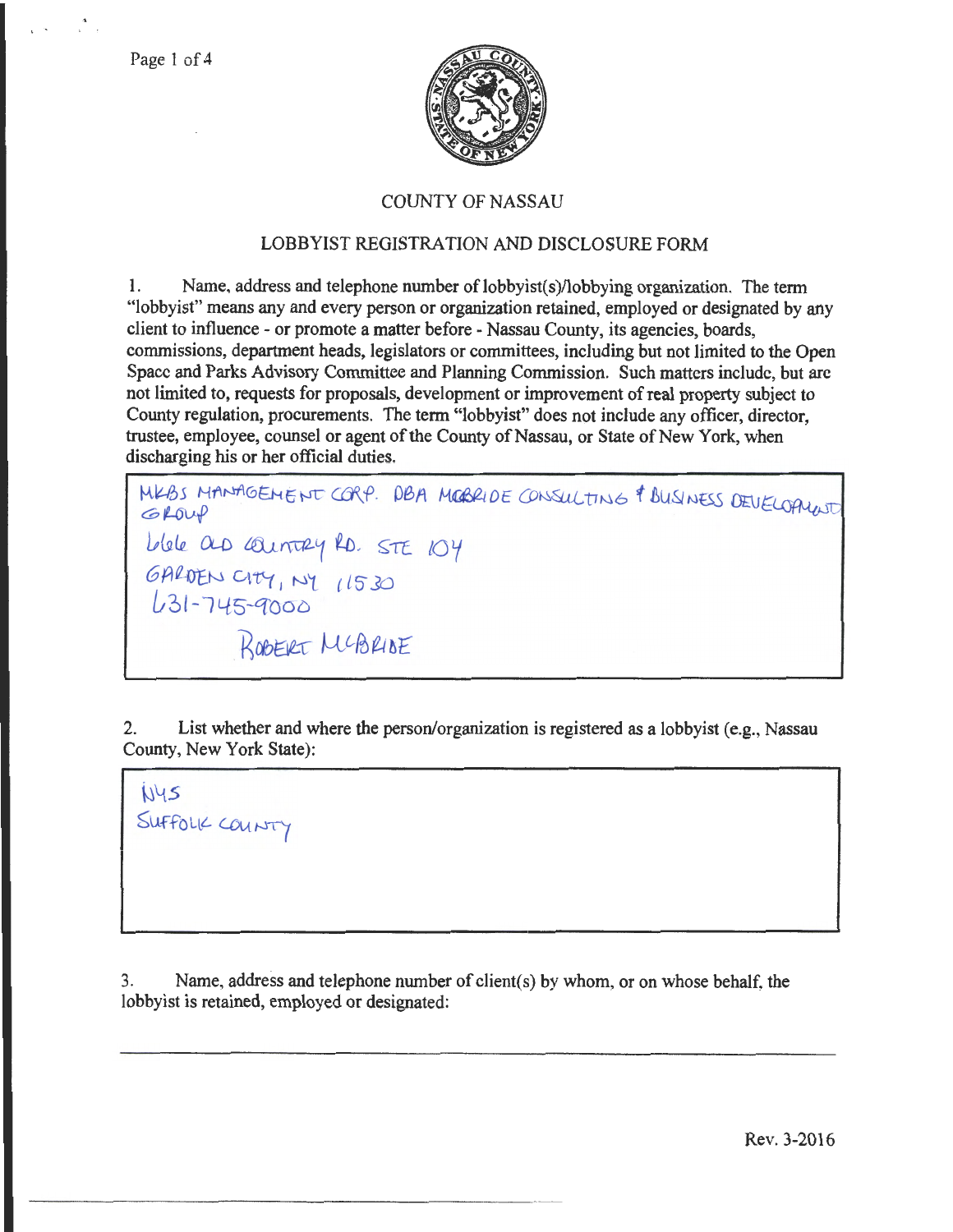Page 2 of 4

 $\mathbf{r}$  .  $\mathbf{r}$ 

 $5TANDARD$  VALUATION SERVICES 27 EAST JERICHO TPKE  $N|N \in \partial L A$ ,  $NY$  1501  $516-248.6922$  $S$ MITH  $*$  DEGROAT REAL ESTATE 27 EAST JERICHO TPKE  $MINEOLA$ ,  $ny$   $lts$   $0l$  $516 - 248 - 6905$ 

4. Describe lobbying activity conducted, or to be conducted, in Nassau County, and identify client(s) for each activity listed. **See page 4 for a complete description of lobbying activities.** 

**AEAL ESTATE ISSUES** 

5. The name of persons, organizations or governmental entities before whom the lobbyist expects to lobby:

COUNTY LEGISLATURE

Rev. 3-2016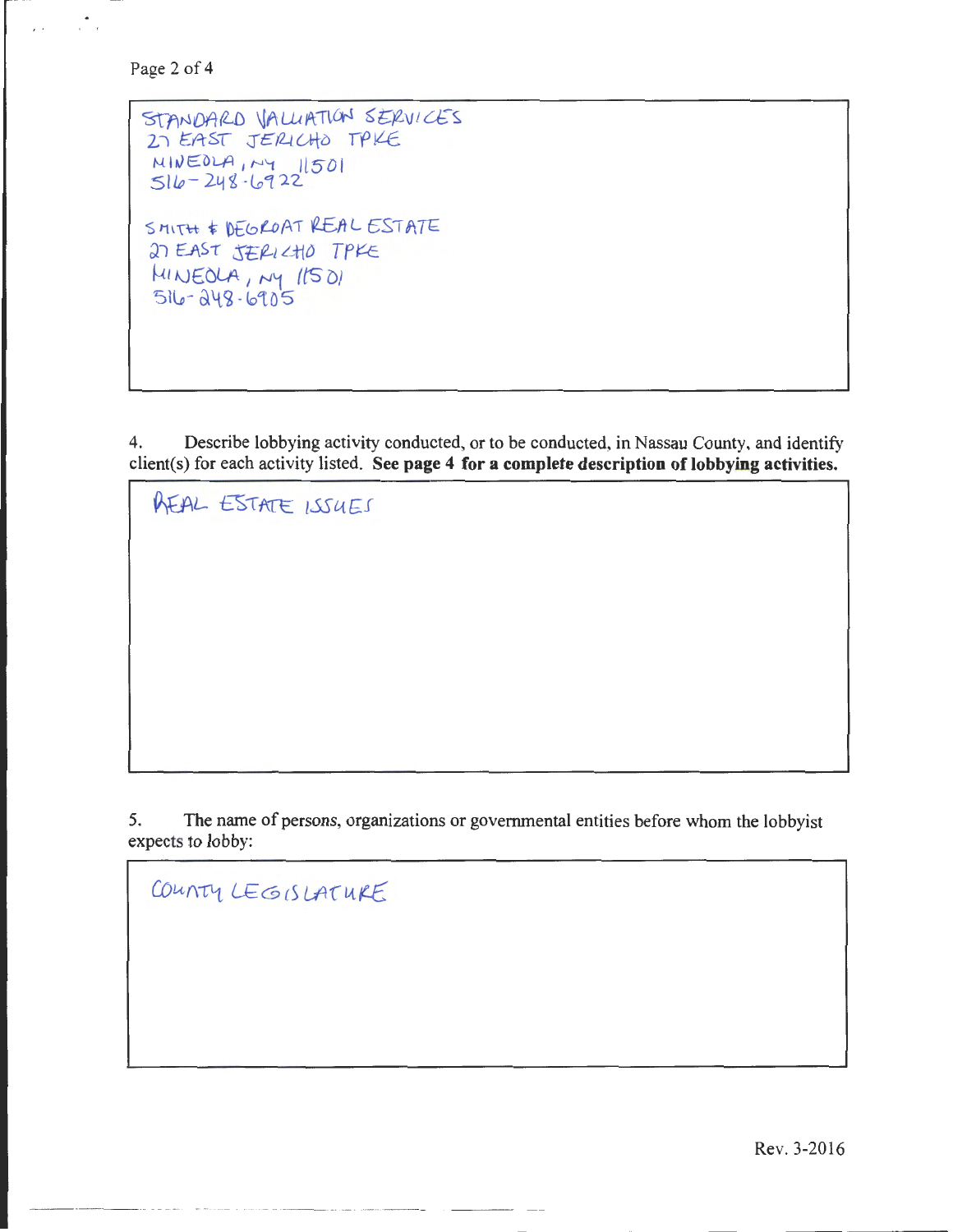..

6. If such lobbyist is retained or employed pursuant to a written agreement of retainer or employment, you must attach a copy of such document; and if agreement of retainer or employment is oral, attach a written statement of the substance thereof. If the written agreement of retainer or employment does not contain a signed authorization from the client by whom you have been authorized to lobby, separately attach such a written authorization from the client.

7. Within the previous year, has the lobbyist/lobbying organization or any of its corporate officers provided campaign contributions pursuant to the New York State Election Law to the campaign committees of any of the following Nassau County elected officials or to the campaign committees of any candidates for any of the following Nassau County elected offices: the County Executive, the County Clerk, the Comptroller, the District Attorney, or any County Legislator? If yes, to what campaign committee? If none, you must so state:

ALL OF THE ABOVE.

I understand that copies of this form will be sent to the Nassau County Department of Information Technology ("IT") to be posted on the County's website.

I also understand that upon termination of retainer, employment or designation I must give written notice to the County Attorney within thirty (30) days of termination.

VERIFICATION: The undersigned affirms and so swears that he/she has read and understood the foregoing statements and they are, to his/her knowledge, true and accurate.

The undersigned further certifies and affirms that the contribution(s) to the campaign compattees listed above were made freely and without duress, threat or any promise of a governmental benefit or in exchange for any benefit or remuneration.

Dated:  $\left| \ \ \vert \ \ \vert \ \right| \$  Signed:

Print Name:

Title:

PRESIDENT CEC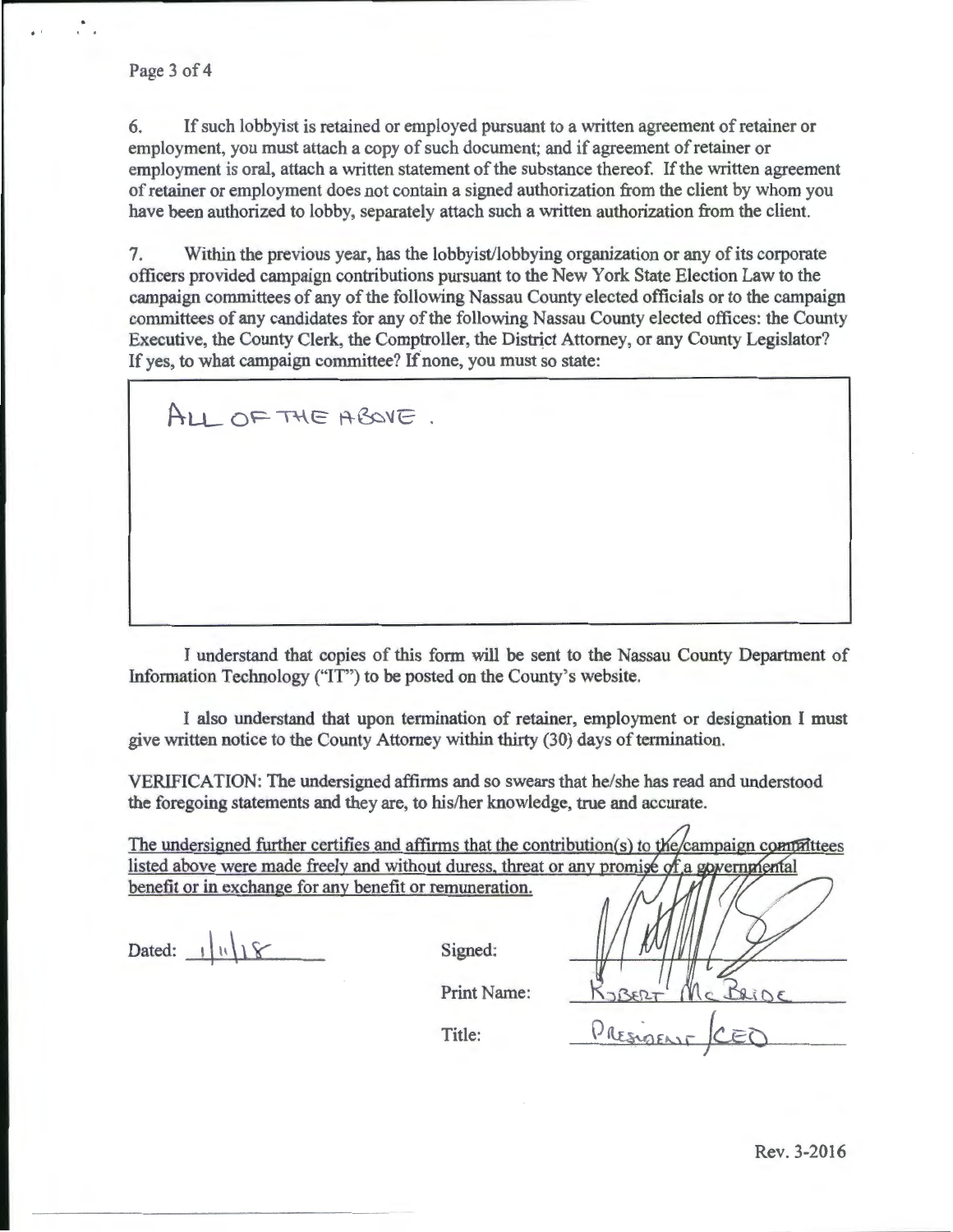#### Page 4 of 4

.. .

 $\mathcal{L}_{\mathbf{r}}$ 

The term lobbying shall mean any attempt to influence: any determination made by the Nassau County Legislature, or any member thereof, with respect to the introduction, passage, defeat, or substance of any local legislation or resolution; any determination by the County Executive to support, oppose, approve or disapprove any local legislation or resolution, whether or not such legislation has been introduced in the County Legislature; any determination by an elected County official or an officer or employee of the County with respect to the procurement of goods, services or construction, including the preparation of contract specifications, including by not limited to the preparation of requests for proposals, or solicitation, award or administration of a contract or with respect to the solicitation, award or administration of a grant, loan, or agreement involving the disbursement of public monies; any determination made by the County Executive, County Legislature, or by the County of Nassau, its agencies, boards, commissions, department heads or committees, including but not limited to the Open Space and Parks Advisory Committee, the Planning Commission, with respect to the zoning, use, development or improvement of real property subject to County regulation, or any agencies, boards, commissions, department heads or committees with respect to requests for proposals, bidding, procurement or contracting for services for the County; any determination made by an elected county official or an officer or employee of the county with respect to the terms of the acquisition or disposition by the county of any interest in real property, with respect to a license or permit for the use of real property of or by the county, or with respect to a franchise, concession or revocable consent; the proposal, adoption, amendment or rejection by an agency of any rule having the force and effect of law; the decision to hold, timing or outcome of any rate making proceeding before an agency; the agenda or any determination of a board or commission; any determination regarding the calendaring or scope of any legislature oversight hearing; the issuance, repeal, modification or substance of a County Executive Order; or any determination made by an elected county official or an officer or employee of the county to support or oppose any state or federal legislation, rule or regulation, including any determination made to support or oppose that is contingent on any amendment of such legislation, rule or regulation, whether or not such legislation has been formally introduced and whether or not such rule or regulation has been formally proposed.

The term "lobbying" or "lobbying activities" does not include: Persons engaged in drafting legislation, rules, regulations or rates; persons advising clients and rendering opinions on proposed legislation, rules, regulations or rates, where such professional services are not otherwise connected with legislative or executive action on such legislation or administrative action on such rules, regulations or rates; newspapers and other periodicals and radio and television stations and owners and employees thereof, provided that their activities in connection with proposed legislation, rules, regulations or rates are limited to the publication or broadcast of news items, editorials or other comment, or paid advertisements; persons who participate as witnesses, attorneys or other representatives in public rule-making or rate-making proceedings of a County agency, with respect to all participation by such persons which is part of the public record thereof and all preparation by such persons for such participation; persons who attempt to influence a County agency in an adjudicatory proceeding, as defined by  $\S$  102 of the New York State Administrative Procedure Act.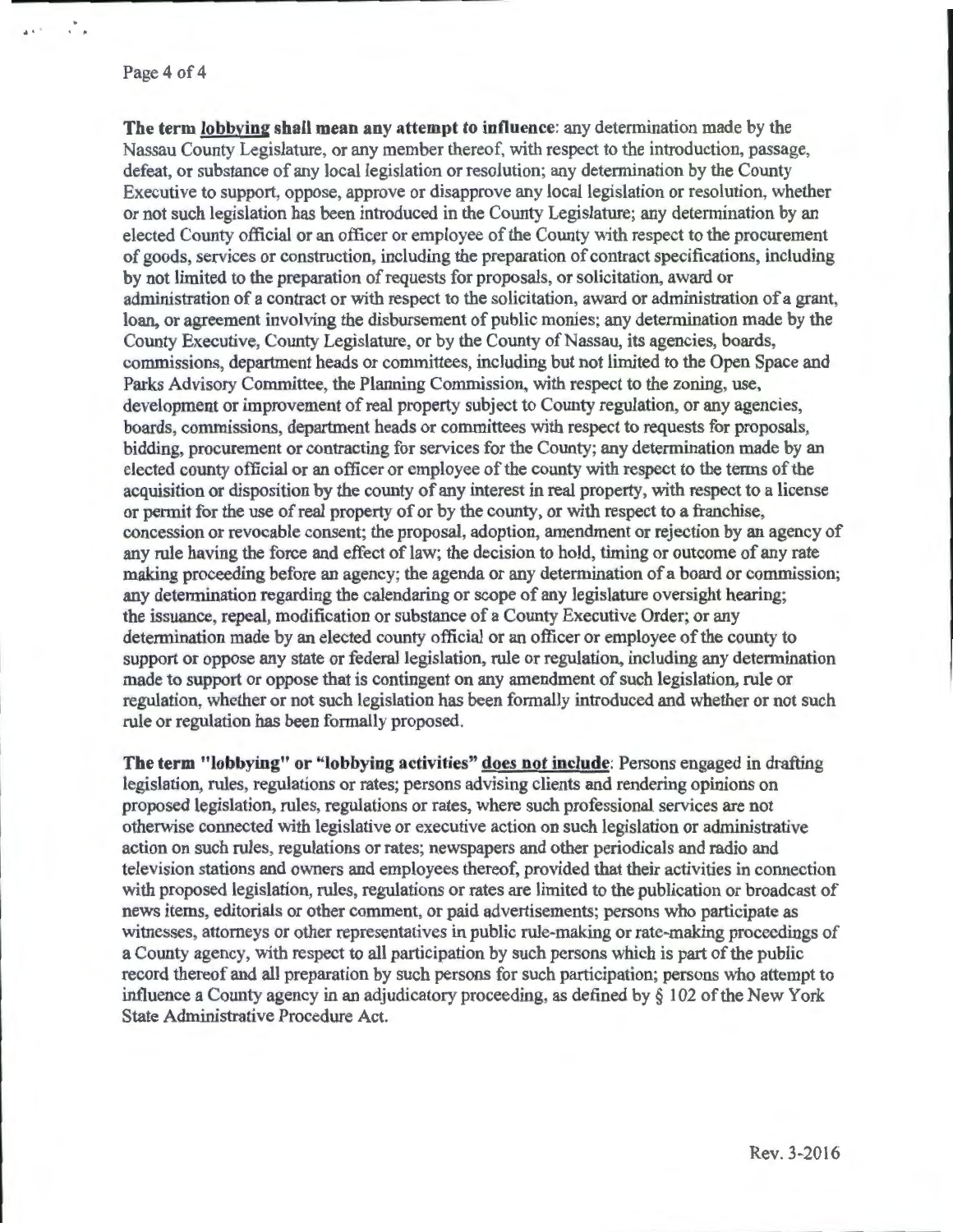''WE MEAN BUSINESS"

January 1, 2018

: !o I .i I

 $-45$ 

I I

#### VIA FEDERAL EXPRESS

Mr. Matthew Smith President Standard Valuation Services 27 East Jericho Tpke Mineola, NY 11501

Dear Mr. Smith:

This Agreement is between Standard Valuation Services ("Client") and MKBS Management Corp. DBA McBride Consulting & Business Development Group ("Consultant") and relates to lobbying services rendered by Consultant on behalf of Client with respect to certain legislative matters pending before the Executive, Legislative and Administrative branches of the County of Nassau, State of New York and its political subdivisions. Client hereby expressly authorizes Consultant to engage in lobbying activity before the above referenced branches of government during the effective term of this Agreement.

The term of this Agreement shall commence as of January 1, 2018 and shall continue until December 31, 2018. This term may be extended pursuant to the mutual written agreement of the parties.

In consideration of such aforementioned lobbying services to be rendered, Client shall pay to Consultant \$2500 per month, due and payable on the  $1<sup>st</sup>$  day of each month, with the exception of the first monthly fee, which is due upon the execution of this Agreement.

All information which the Consultant presently has or which may come into Consultant's possession during the engagement relative to the business activities of Client which is of a secret or confidential nature is and shall remain the property of Client. Consultant shall not, during the engagement or thereafter, disclose to others or use for the benefit of others or itself any such information so long as such information is treated as secret or confidential by Client.

This Agreement shall be governed and construed in accordance with the laws of the State of New York, without reference to choice of law doctrine.

666 OLD COUNTRY ROAD • SUITE 104 • GARDEN CITY • NEW YORK • 11530 • PHONE: 631-745-9000 • EMAIL: RMCBRIDE@NYMCBRIDE,BIZ • WEB: MCBRIDESTRATEGIES.NET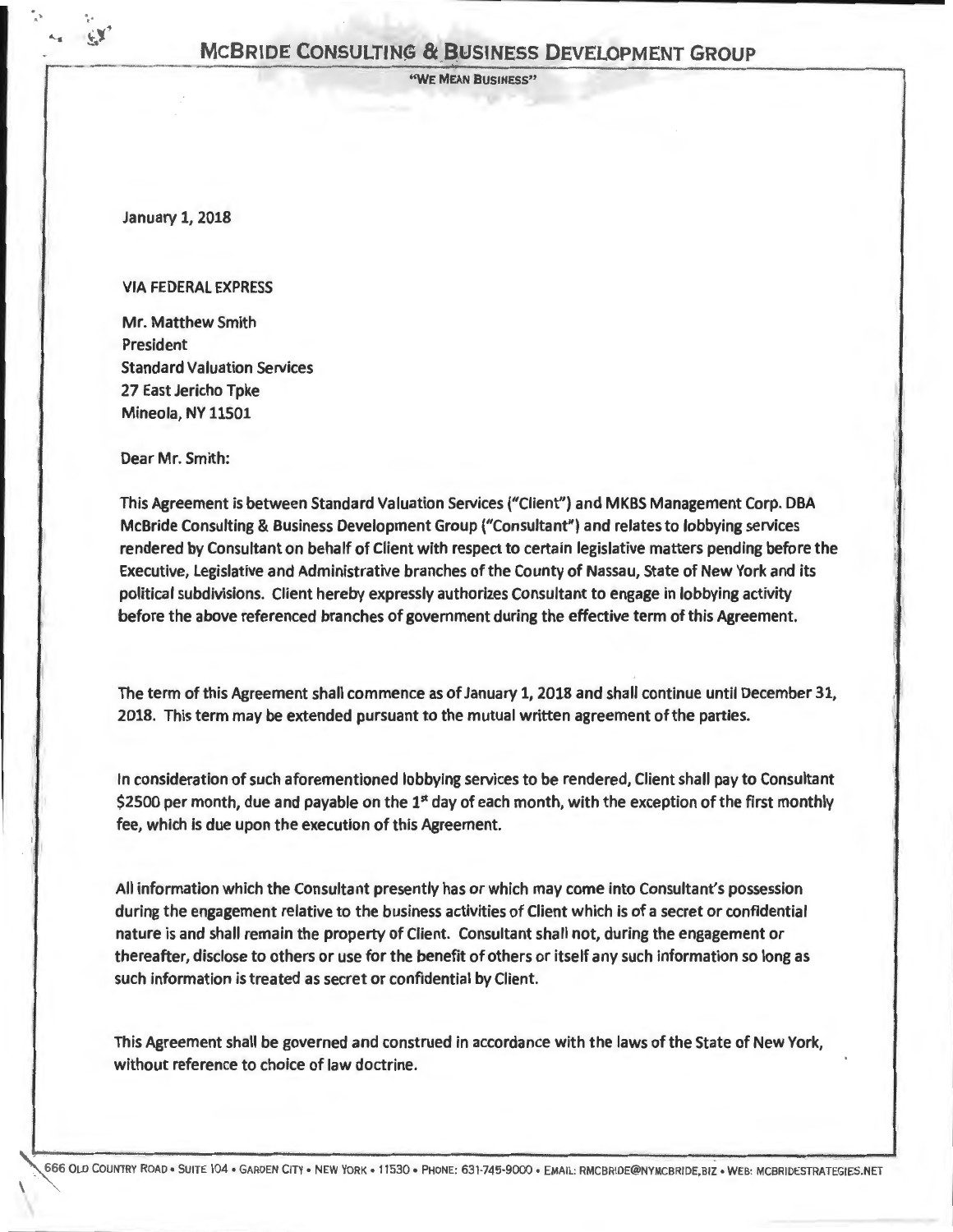"WE MEAN BUSINESS"

Lobbying Services Agreement January 1, 2018 Page 2

ţ.

If the above is consistent with your understanding of the Agreement between Client and Consultant, please sign below and return to the undersigned.

Standard Valuation Services 27 East Jericho Tpke Mineola, NY 11501

**Matthew Smith**  $P$ resident

 $J \times N$ Dates  $12/36/6$ 

MKBS Management Corp. DBA

**McBride Consulting & Business Development Group** 666 Old Country Road, Ste 104 Garden City, NY 11530

Bv **Bride CEO Date**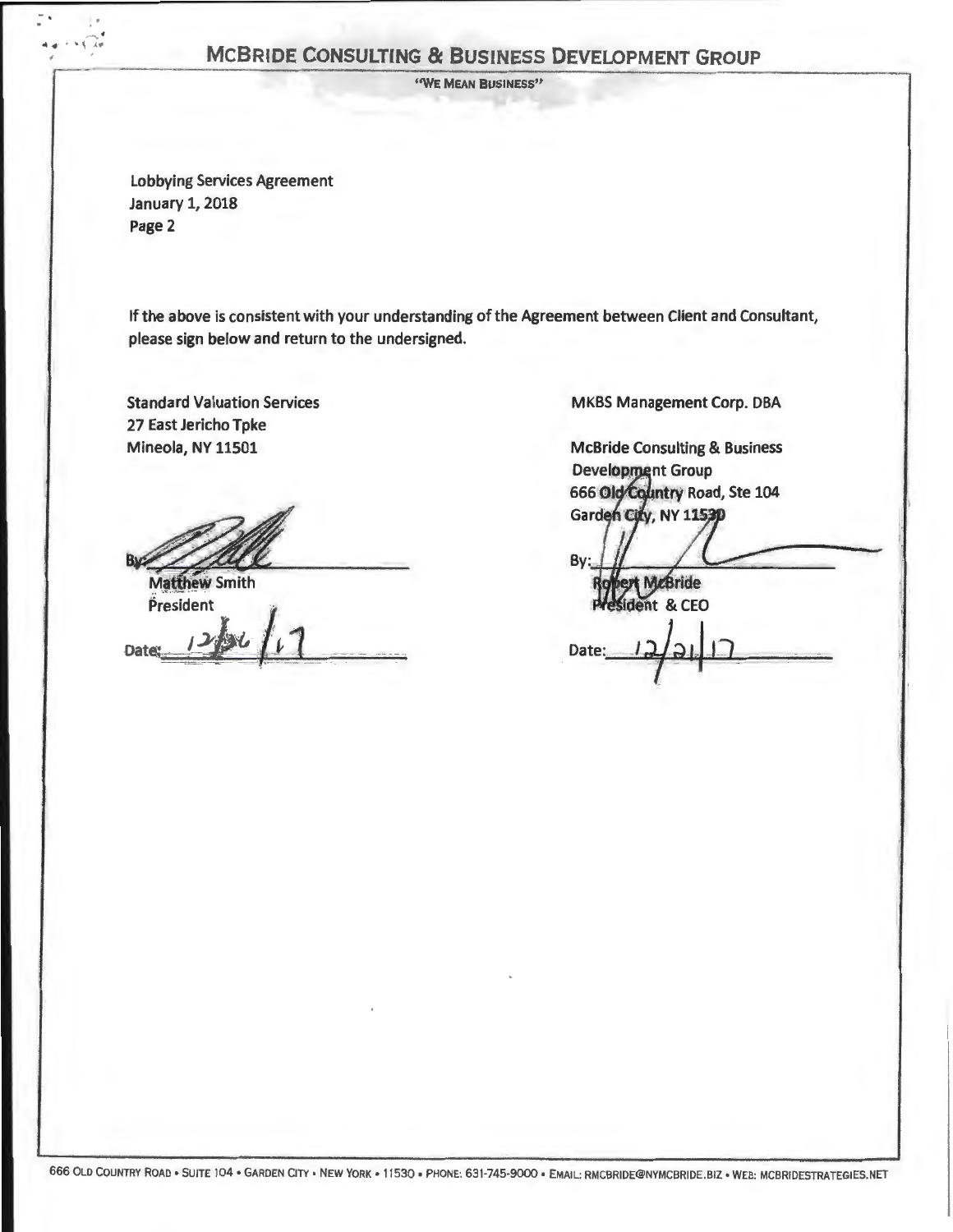' 'WE MEAN BUSINESS"

January 1, 2018

 $e^{\pm}$  .  $e$  .  $\frac{1}{2}$  $\frac{a_i}{\sqrt{2}}$ 

#### VIA FEDERAL EXPRESS

Mr. Matthew Smith President Smith & Degroat Real Estate 27 East Jericho Tpke Mineola, NY 11501

Dear Mr. Smith;

This Agreement is between Smith & Degroat Real Estate ("Client") and MKBS Management Corp. DBA McBride Consulting & Business Development Group ("Consultant") and relates to lobbying services rendered by Consultant on behalf of Client with respect to certain legislative matters pending before the Executive, Legislative and Administrative branches of the County of Nassau, State of New York and its political subdivisions. Client hereby expressly authorizes Consultant to engage in lobbying activity before the above referenced branches of government during the effective term of this Agreement.

The term of this Agreement shall commence as of January 1, 2018 and shall continue until December 31, 2018. This term may be extended pursuant to the mutual written agreement of the parties.

In consideration of such aforementioned lobbying services to be rendered, Client shall pay to Consultant \$2500 per month, due and payable on the  $1<sup>st</sup>$  day of each month, with the exception of the first monthly fee, which is due upon the execution of this Agreement.

i I I I *!* 

All information which the Consultant presently has or which may come into Consultant's possession during the engagement relative to the business activities of Client which is of a secret or confidential nature is and shall remain the property of Client. Consultant shall *not,* during the engagement or thereafter, disclose to others or use for the benefit of others or itself any such information so long as such information is treated as secret or confidential by Client.

This Agreement shall be governed and construed in accordance with the laws of the State of New York, without reference to choice of law doctrine.